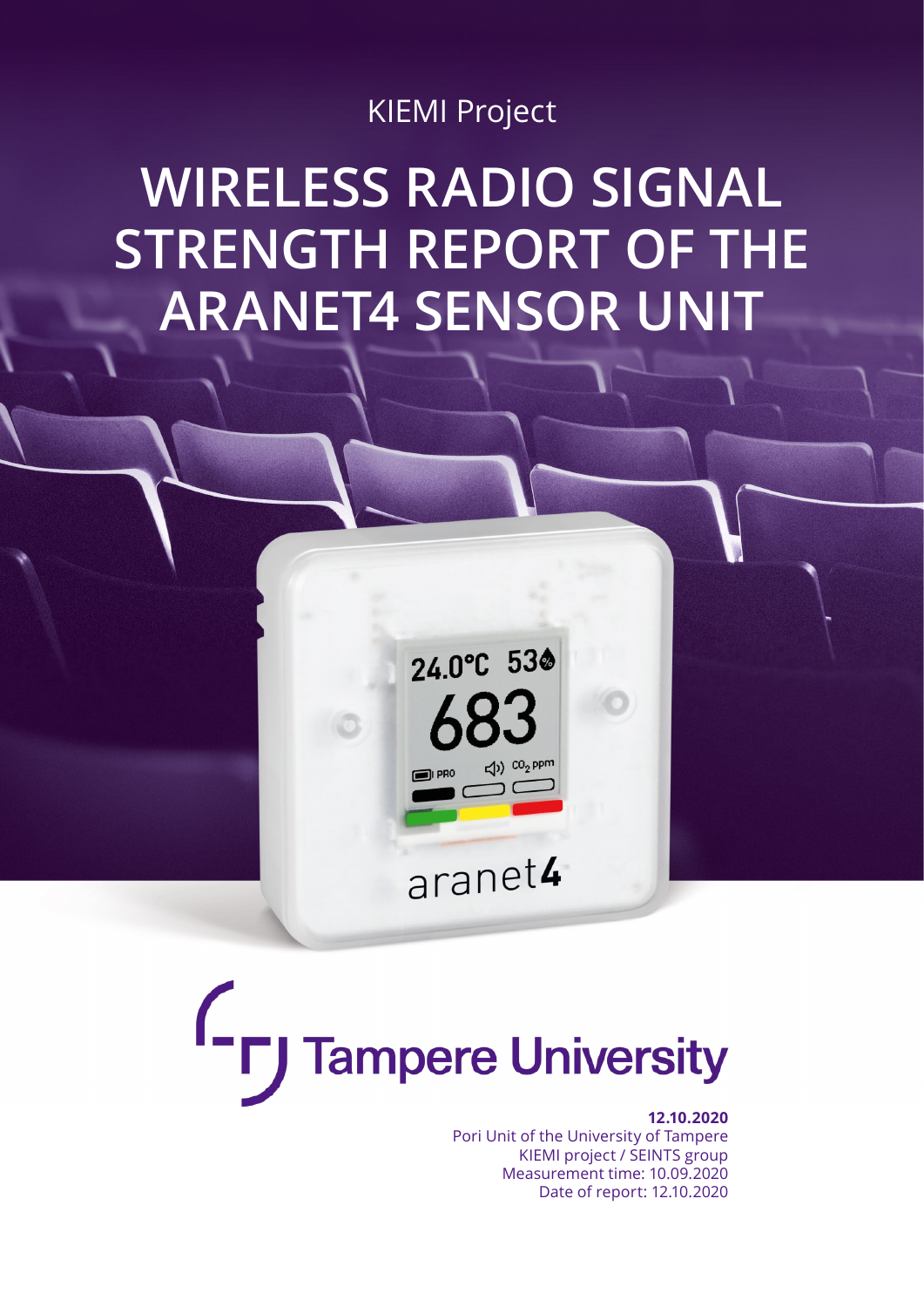# **Introduction**

As part of the KIEMI project (2019-2021) implemented by the University of Tampere's Pori unit, the SEINTS research group, various reference systems for measuring property conditions will be tested in real operating environments. Testing will reveal the capabilities and limitations of the existing systems, which will be used in the development of prototype systems to be developed in the KIEMI project. This report deals with the signal strength study of the Aranet4 sensor unit, which was carried out at the University of Pori and its vicinity on September 10, 2020.

The signal strength study was carried out indoors at Pori University Center at Pohjoisranta 11, as well as outside the building, in order to test the maximum signal strength distance of the system. The premises of the Pori University Center in the Cotton building cover about 7000 square meters. During the signal strength testing, the base station of the Aranet4 sensor unit was located on the 3rd floor of the building in its software production laboratory (see Figure 2). The purpose of the payload study was to verify the signal strength at each measurement point, which shows how far and how strong the signal carries.

The study of the signal strength of the system was started from the 3rd floor of the university center, from where it was moved to the 2nd floor and further to the 1st floor. The report shows two images of each layer, the first of which (tabular) shows the time of measurement, temperature, relative humidity and signal strength, and the second shows the location of each measurement point on that layer. The last pair of images (Figures 7 and 8) show the measurement points outside the building and the signal strength measurement values observed in them.

In the images of the report, the signal strength is also shown in different colors, with green representing the strongest and red the weakest signal strength. In the measurements outside the building, there were also places where the signal was not heard at all, i.e., no intensity reading was obtained at all. These points are marked with a red cross in the figure (Figure 8).

#### **The report shows the signal strength with the following indicator data (limit values / color codes).**

-dBm values from 0 to 99 -dBm values from 100 to 119 -dBm values 120 ->

green (good) yellow (moderate) red (weak)



In the following, the results of the signal strength measurement of the Aranet4 system are presented broken down by layer.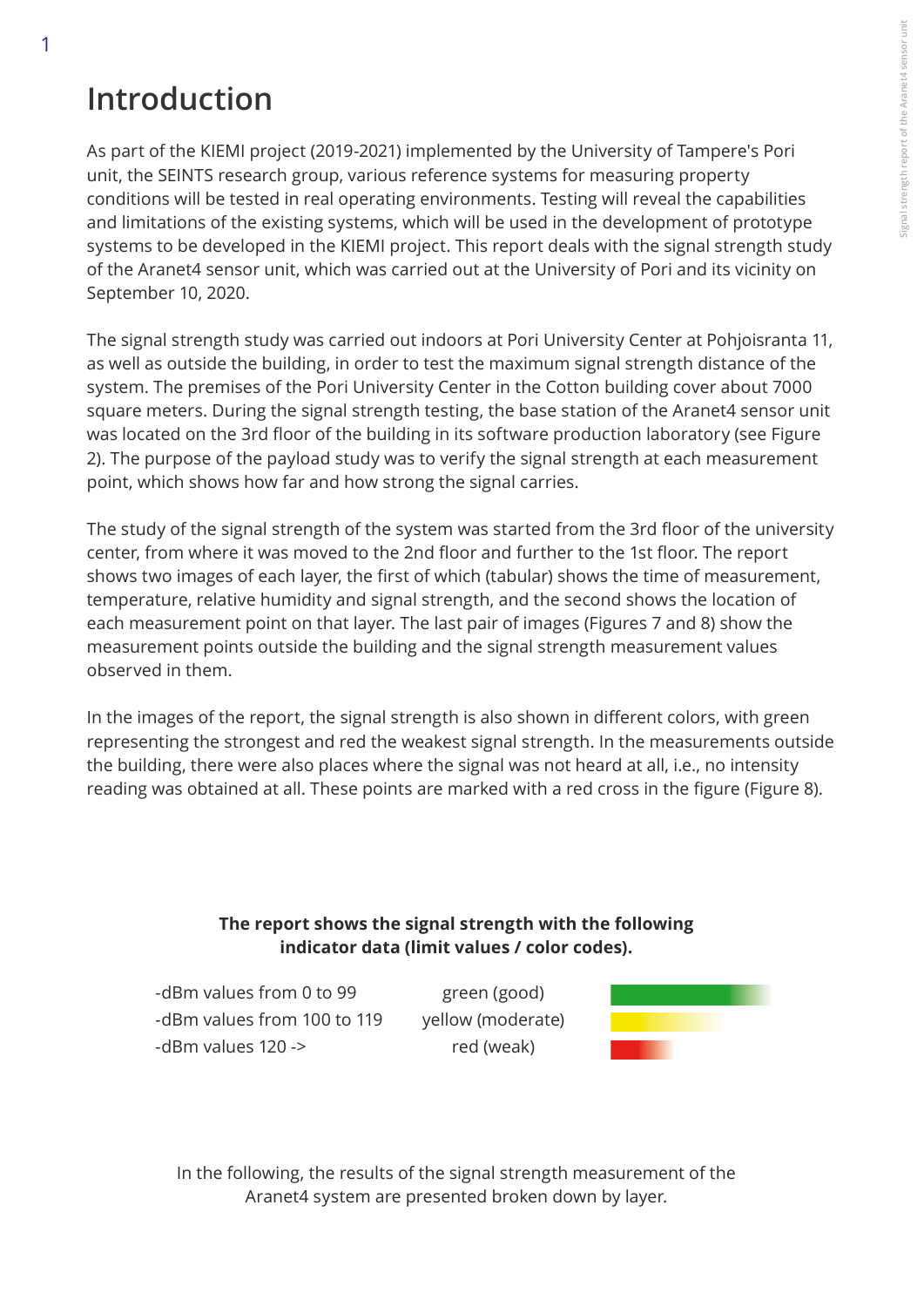# **Pori University Center 3rd floor:**

|   | <b>Sensor Name</b> | Kuuluvuustesti-anturi           |    |        |
|---|--------------------|---------------------------------|----|--------|
| 2 | Time               | Temperature Humidity (SF8 (dBm) |    |        |
| 3 | 10.9.2020 14:59    | 23,3                            | 38 | $-75$  |
| 4 | 10.9.2020 15:01    | 23,7                            | 36 | $-75$  |
| 5 | 10.9.2020 15:05    | 24,4                            | 41 | $-80$  |
| 6 | 10.9.2020 15:12    | 26                              | 34 | $-106$ |
| 7 | 10.9.2020 15:24    | 27                              | 31 | $-117$ |
| 8 | 10.9.2020 15:26    | 26,4                            | 33 | -98    |
| 9 | 10.9.2020 15:27    | 26,1                            | 36 | -66    |
|   |                    |                                 |    |        |

**Figure 1**

Measurement time, temperature, relative humidity and signal strength.

### **3rd floor**



#### **Figure 2**

3rd floor floorplan and measurement points.

**Summary:** As can be seen from Figure 2, the signal range of the sensor unit covers the entire third layer. The signal comprehensively penetrates the entire layer structures. Measuring point 6 is located behind many glass doors and brick / chipboard walls, right in the west wing of the university center.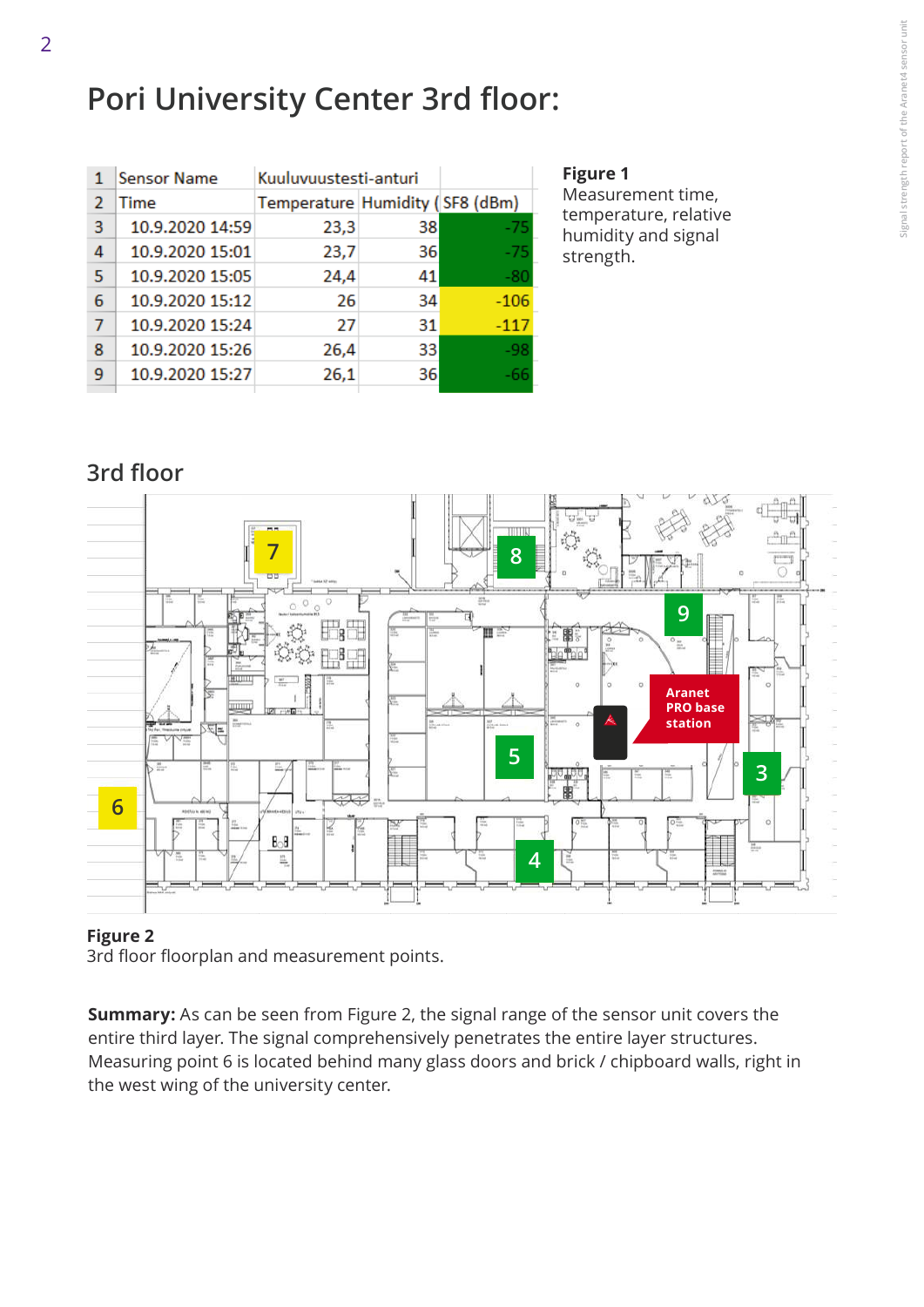## **Pori University Center 2nd floor:**

| 10  | 10.9.2020 15:29 | 26   | 321 |       |
|-----|-----------------|------|-----|-------|
| 11  | 10.9.2020 15:31 | 26   | 33  | -107  |
| -12 | 10.9.2020 15:32 | 25,9 | 331 | -1291 |
| 13  | 10.9.2020 15:34 | 25,9 | 33. | -110  |

#### **Figure 3**

Measurement time, temperature, relative humidity and signal strength.

### **2nd floor**



#### **Figure 4**

2nd floor floorplan and measurement points (note: bottom as a mirror image vs. Figure 2).

#### **Summary:**

As can be seen from Figure 4, the range of the sensor unit covers the entire second layer. The signal comprehensively passes through the entire layer structures (base station on the 3rd floor). However, the measuring point 12 (in red) is at the extreme limits of the signal range (weak intensity -129 dbm). This measuring point is located in the north wing of the university center.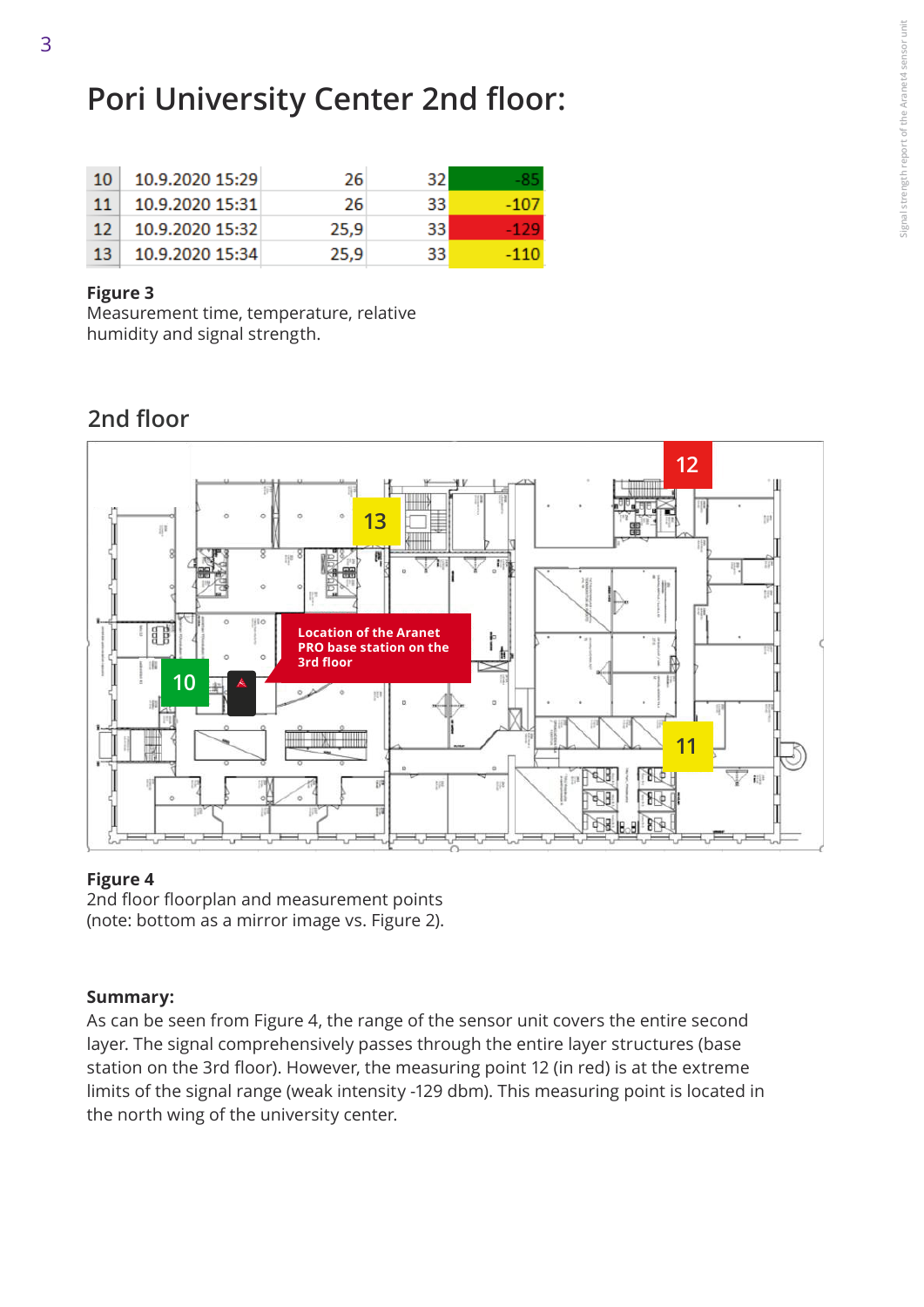## **Pori University Center 1st floor:**

| 14 | 10.9.2020 15:36 | 25,9 | 32 | $-117$ |
|----|-----------------|------|----|--------|
| 15 | 10.9.2020 15:37 | 26   | 35 | -99    |
| 16 | 10.9.2020 15:38 | 26,1 | 35 |        |
| 17 | 10.9.2020 15:39 | 26,1 | 31 | -96    |
| 18 | 10.9.2020 15:40 | 26.2 | 34 | -102   |

#### **Figure 5**

Measurement time, temperature, relative humidity and signal strength.



### **Figure 6**

1st floor floorplan and measuring points.

#### **Summary:**

As can be seen from Figure 6, the range of the sensor unit covers the entire first layer. The signal penetrates comprehensively, including the structures of the upper layers (base station on the 3rd floor).

### **1st floor**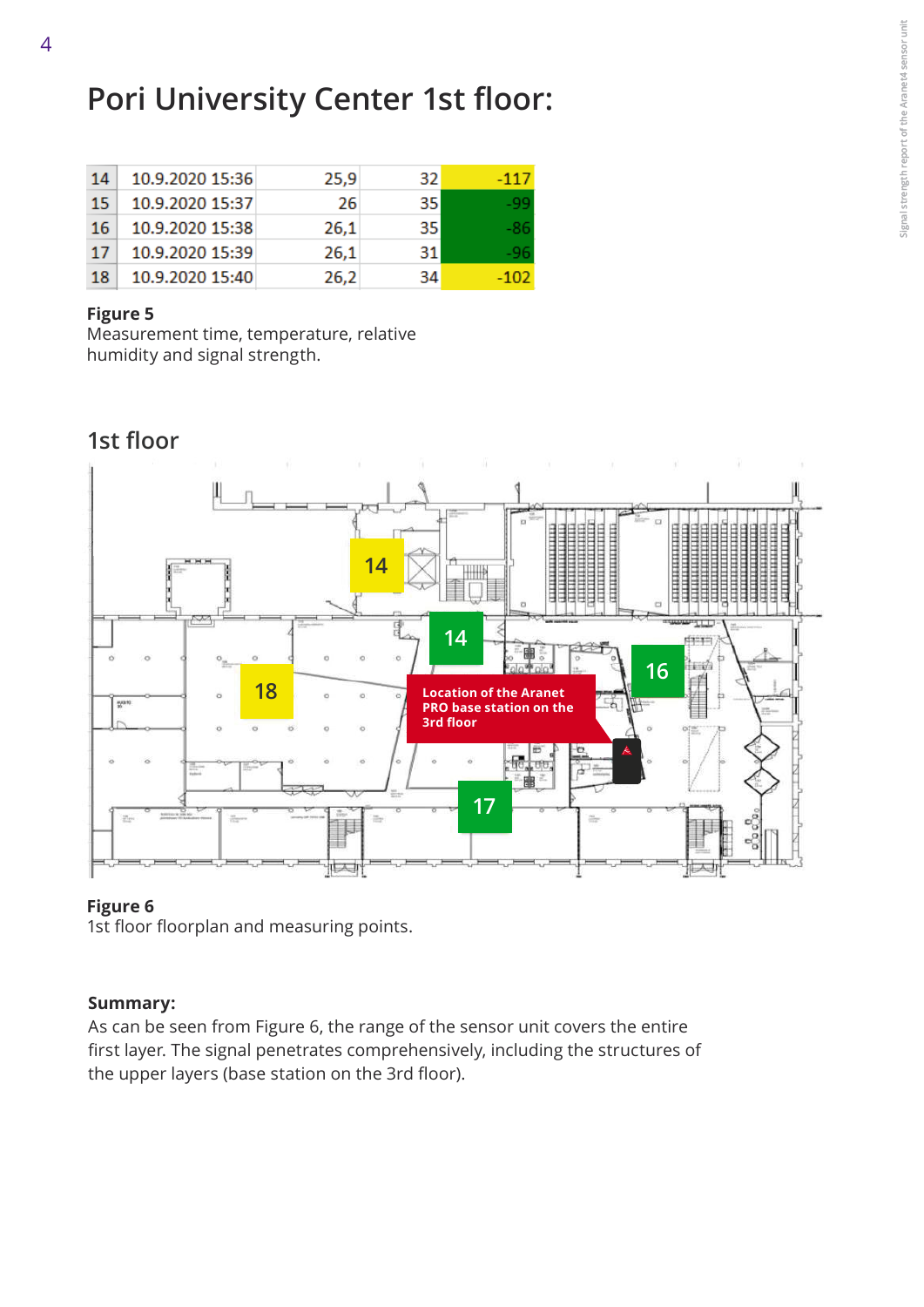### **Load capacity measurements outside the building:**

| 19 | 10.9.2020 15:42 | 25,3 | 33 | $-109$ |
|----|-----------------|------|----|--------|
| 20 | 10.9.2020 15:43 | 23,3 | 35 | $-119$ |
| 21 | 10.9.2020 15:45 | 21,8 | 38 | $-125$ |
| 22 | 10.9.2020 15:49 | 21,1 | 39 | -128   |
| 23 | 10.9.2020 15:50 | 21,2 | 40 | -122   |
| 24 | 10.9.2020 15:52 | 21,7 | 39 | $-112$ |
| 25 | 10.9.2020 15:53 | 21,7 | 38 | $-98$  |
| 26 | 10.9.2020 15:54 | 22,1 | 39 | $-102$ |
| 27 | 10.9.2020 15:55 | 22,3 | 39 | -99    |
| 28 | 10.9.2020 15:56 | 22   | 39 | $-106$ |
| 29 | 10.9.2020 15:57 | 20   | 41 | $-123$ |
| 30 | 10.9.2020 15:58 | 19,9 | 42 | $-124$ |
| 31 | 10.9.2020 15:59 | 19,1 | 42 | $-118$ |
| 32 | 10.9.2020 16:04 | 18,1 | 45 | -120   |
|    |                 |      |    |        |

#### **Figure 7**

Measurement time, temperature, relative humidity and signal strength.



#### **Summary:**

As can be seen from Figure 8, the signal range extends around almost the entire Cotton building (North Shore 11). Only in the north-west corner of the building complex does the signal disappear, but returns to sound when approaching measurement point 22. Due to the almost unobstructed "visibility", the signal also carries quite well on the old bridge in Pori and partly the river to the other side of Pori southern shore of the initial part. As you move further south to the south shore, the signal disappears (red crosses in the picture).

#### **Figure 8** Satellite image with marked measurement points.